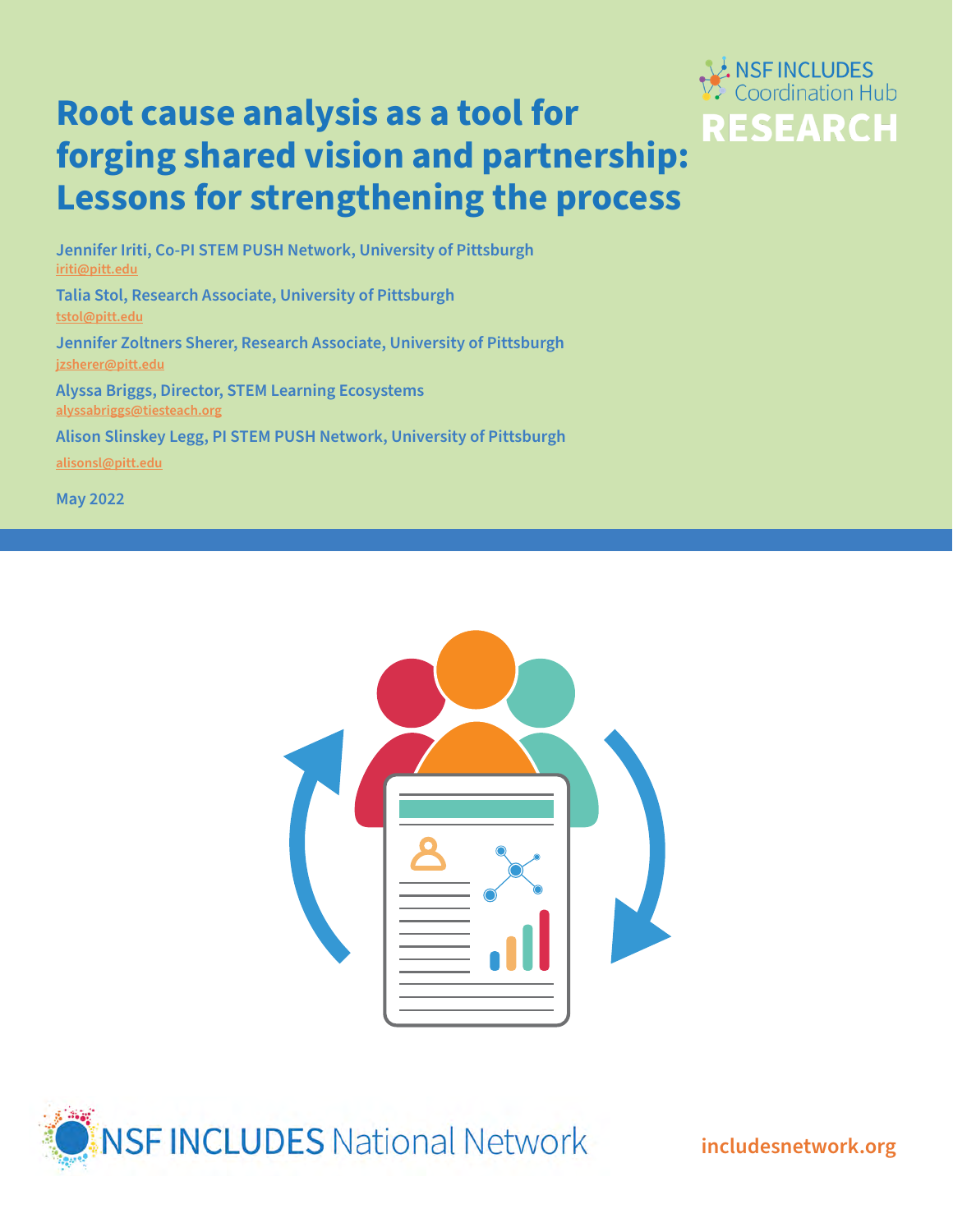









# **Table of Contents**

|       | Building Collaborative Infrastructure for Change5       |  |
|-------|---------------------------------------------------------|--|
|       |                                                         |  |
|       | Gathering Feedback on the Root Cause Analysis Process 8 |  |
|       |                                                         |  |
|       |                                                         |  |
|       |                                                         |  |
|       |                                                         |  |
| $\gg$ |                                                         |  |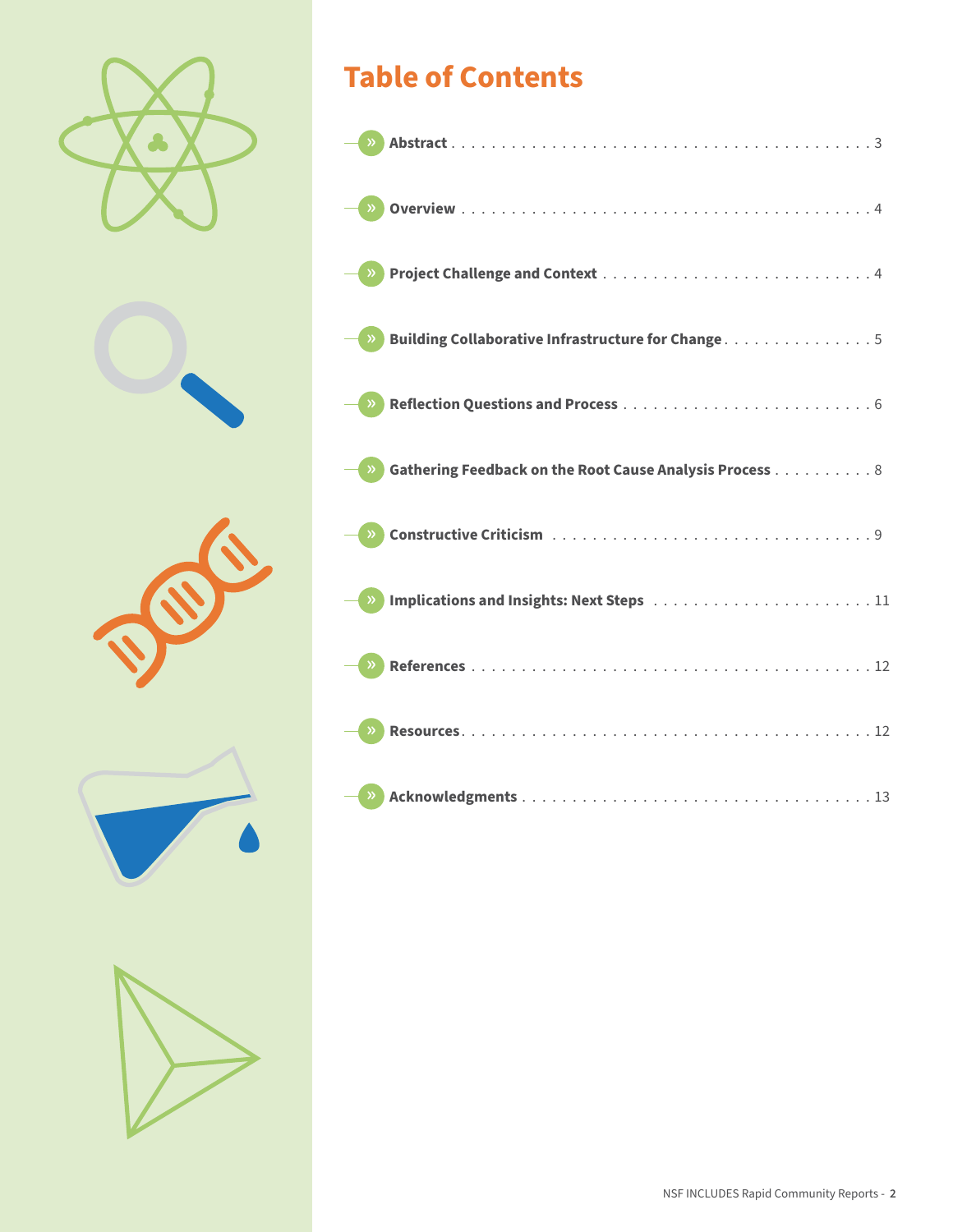# <span id="page-2-0"></span>**Abstract**

In this Rapid Community Report - Process Reflection, the STEM PUSH Network (Pathways for Underrepresented Students to HigherEd), an NSF INCLUDES Alliance, describes a root cause analysis process used to build the conceptual foundation of the improvement network and establish a shared vision and clear roles for the partnership. Four layers of reflection, including internal evaluation, external evaluation, advisory council review, and an NSF reverse site visit, surfaced the need for and strategies to strengthen equity and youth agency in the root cause analysis process.

## **Keywords:**

Root cause analysis, youth agency, shared vision, partnership

## **Suggested Citation:**

Iriti, J., Stol, T., Sherer, J. Z., Briggs, A., & Slinskey Legg, A. (2022, May).*Root cause analysis as a tool for forging shared vision and partnership: Lessons for strengthening the process.* NSF INCLUDES Rapid Community Reports.

#### **[CC BY 4.0](https://creativecommons.org/licenses/by/4.0/)**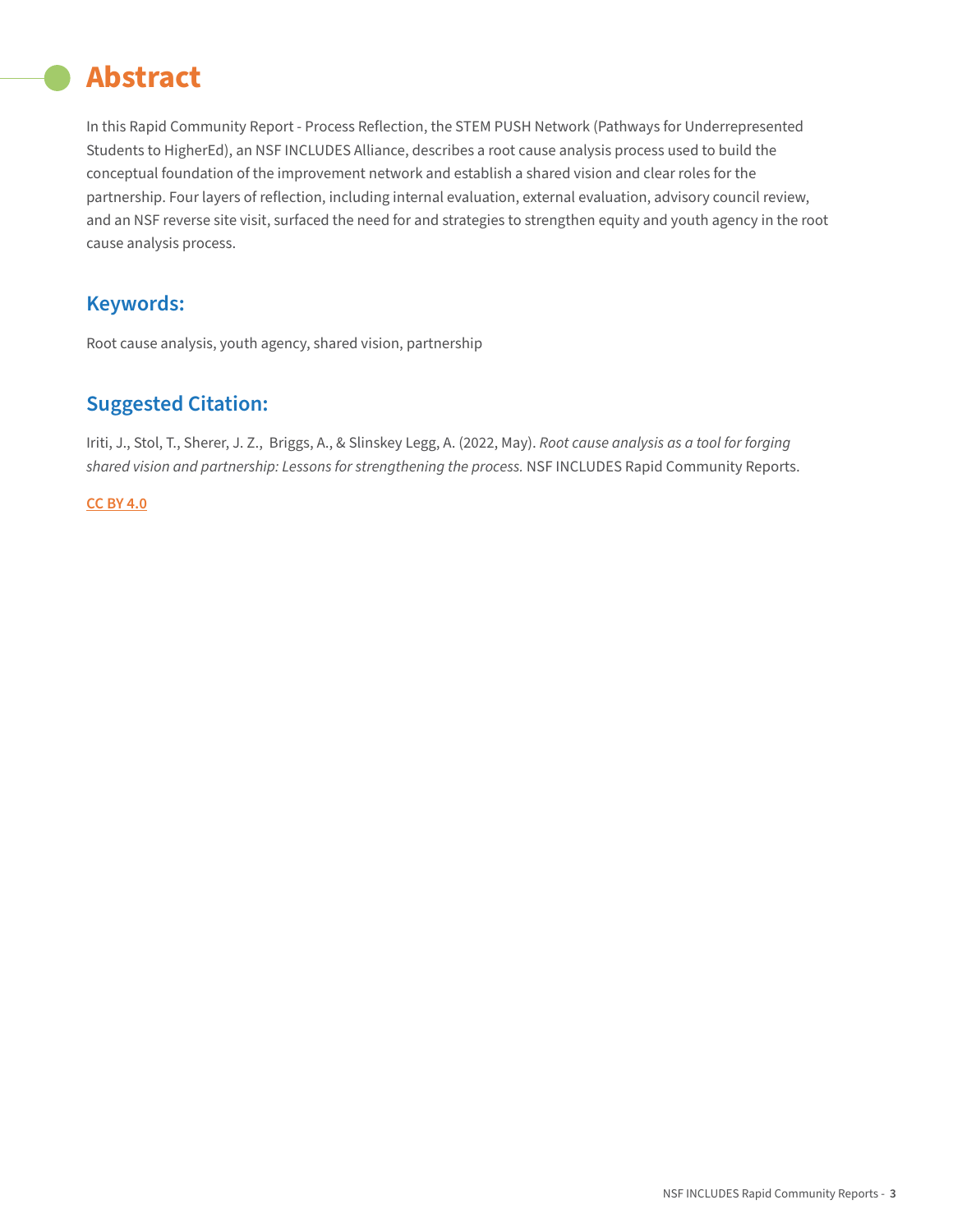## <span id="page-3-0"></span>**Overview**

Building shared vision and partnership to improve and sustain a network requires a common understanding of the problems the network aims to address, as well as an examination of the systems creating those problems. This is crucial for any collective impact work, and especially in work seeking to address complex and stubborn social problems (Bryk et al., 2015; Russell et al., 2017).

The understanding of the root causes of the problem was visualized using a tool called a *fishbone diagram*. The diagram was subsequently used to co-construct a network-wide theory of improvement, helping organize the efforts of a diverse group of network partners while keeping the collective aim at the forefront. The STEM PUSH Network's aim is to increase the number of racially/

This process reflection describes the [STEM PUSH](https://www.stempushnetwork.org/)  [Network'](https://www.stempushnetwork.org/)s (Pathways for Underrepresented Students to HigherEd) engagement in designing, implementing, evaluating, and documenting a root cause analysis to help network partners build a shared

*The root cause analysis was framed by the problem: Pre-college STEM programs (PCSPs) are not yet systematically reducing disparities and cultivating equity in STEM college-going and persistence among racially and ethnically minoritized students.*

understanding of the problem the Network seeks to address, the system that supports the problem, and the levers for systemic change during the Network's first year.**The root cause analysis was framed by the problem: Pre-college STEM programs (PCSPs) are not yet systematically reducing disparities and cultivating equity in STEM college-going and persistence among racially and ethnically minoritized students.**

ethnically minoritized PCSPs who are admitted to and persist in STEM undergraduate study.

The root cause analysis process enabled the network to come together in pursuit of the shared aim and built buy-in to the work. Internal and external evaluation efforts, including feedback from

the NSF reverse site visit, supported team reflection on the process. The reflections led to actions to better center and represent systemic racism in the root cause analysis and to consider ways to activate the voices of those the work is intended to benefit in the design and implementation of the network. Lessons from this effort are applicable to others embarking on collective impact efforts including but not limited to the establishment of a Networked Improvement Community (NIC).

## **Project Challenge and Context**

The seeds of the STEM PUSH Network were planted in 2013, when the leaders of Gene Team — a pre-college STEM program (PCSP) at the University of Pittsburgh — noticed a disturbing trend. The high school students with whom they had been working were talented critical thinkers who demonstrated a real love of, aptitude for, and mastery of STEM skills. The students, who were mostly racially/ ethnically minoritized, were energized about STEM, but they were not being accepted into STEM undergraduate programs at the main campus of their regional university system. Upon further investigation, Gene Team leaders found their students' applications were not viewed favorably in comparison to applicants with higher standardized test

scores and other attributes such as robust portfolios of Advanced Placement courses — two metrics known to exhibit racially biased patterns of outcomes and access (Chatterji, et al. 2021; Geiser, 2015).

The inequitable admissions outcomes had implications not only for the individual students but for STEM fields at large. Diverse representation in STEM is critical for bringing rich ideas and innovation to our world, and for addressing some of society's most pressing problems — especially those disproportionately affecting racially/ethnically minoritized communities.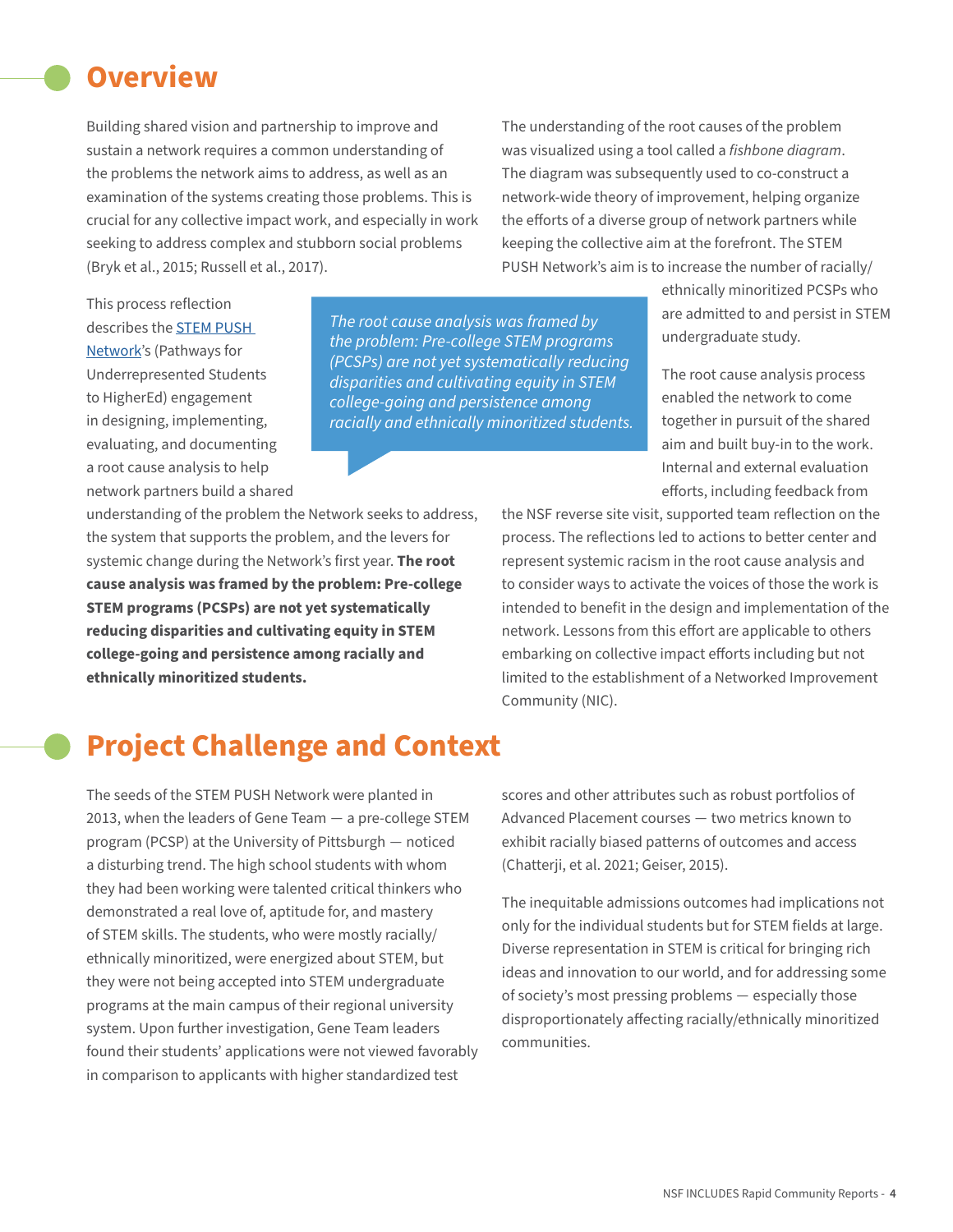<span id="page-4-0"></span>Gene Team staff believed their students would perform well at their university because they had witnessed their passion and ability and were frustrated by the apparent lack of influence their students' success in the Gene Team program had in the admissions process. They reached out to operators of other pre-college STEM programs at the university including INVESTING NOW, the Hillman Academy, and the Technology Leadership Initiative and discovered that their frustrations were shared broadly across these programs.

The PCSPs had been operating in silos with no history of collaboration, but they decided that this challenge was one that they must tackle together. With funding from NSF [INCLUDES](https://www.includesnetwork.org/home ) through a Design and Development Launch Pilot (DDLP #1744446) and in partnership with admissions representatives from the University of Pittsburgh, they launched the initial phase of work that has evolved into a multi-year initiative.

At the conclusion of the DDLP initiative, the team's findings validated the theory that students' successful participation in PCSPs could be valued currency in the STEM college admissions process, particularly as a means of achieving more equitable admissions outcomes. At the implementation level, the DDLP resulted in a new pathway for consideration of students' PCSP experiences in STEM undergraduate admissions at the University of Pittsburgh.

In 2019, the University of Pittsburgh team formed the Broadening Equity in STEM (BE STEM) Center to advance this work. Building on lessons learned from the DDLP, the team adopted the **goal of improving racial equity in the undergraduate college STEM admissions process** by leveraging the robust set of urban PCSPs that already work with racially/ethnically minoritized students. Members of the DDLP team, anchored by faculty from the University of Pittsburgh and the STEM Learning Ecosystems Community of Practice (SLECoP) subsequently applied for and received an NSF INCLUDES Alliance award to reinvent the relationship between PCSPs and higher education admissions offices.

The STEM PUSH Network brings PCSPs together as a collective body, distinct from Out-of-School Time (OST) and STEM education networks. Additional organizations and individuals have been mobilized as network partners to forge a meaningful role for PCSPs in creating more equitable pathways to STEM higher education, reimagining an admissions process in which racially/ethnically minoritized students' accomplishments and talents in STEM are more valued and visible.

While college admissions offices are a focal point for creating change, consideration of STEM pathways as a system also means attending to ways in which PCSPs can strengthen their capacity to serve racially/ethnically minoritized students well, in equitable and culturally sustaining ways. By focusing the root cause analysis on the problem of PCSPs not yet systematically reducing disparities, it compelled network partners to attend to this need and consider how different partners may be activated strategically in service of a shared vision that takes multiple facets of the STEM pathway into account.

# **Building Collaborative Infrastructure for Change**

The diverse stakeholders at the nexus of pre-college STEM programs for racially/ethnically minoritized students and undergraduate admissions have traditionally lacked dedicated spaces to discuss the intersections of their work or to come together collaboratively in pursuit of a common goal. The STEM PUSH Network is using a Networked Improvement Community (NIC) change model to bring together leaders of PCSPs, STEM Learning Ecosystem Community of Practice (SLECoP), regional urban ecosystem leaders, undergraduate admissions professionals, STEM

professionals, experts in culturally sustaining practices, and improvement scientists.

In addition to these many stakeholders, the STEM PUSH Network is organized and guided by an internal STEM PUSH Hub team, the backbone organization Teaching Institute for Excellence in STEM (TIES), an advisory council of experts and leaders in relevant fields, and the Alliance's National Science Foundation program officer and experts engaged through the NSF reverse site visit process.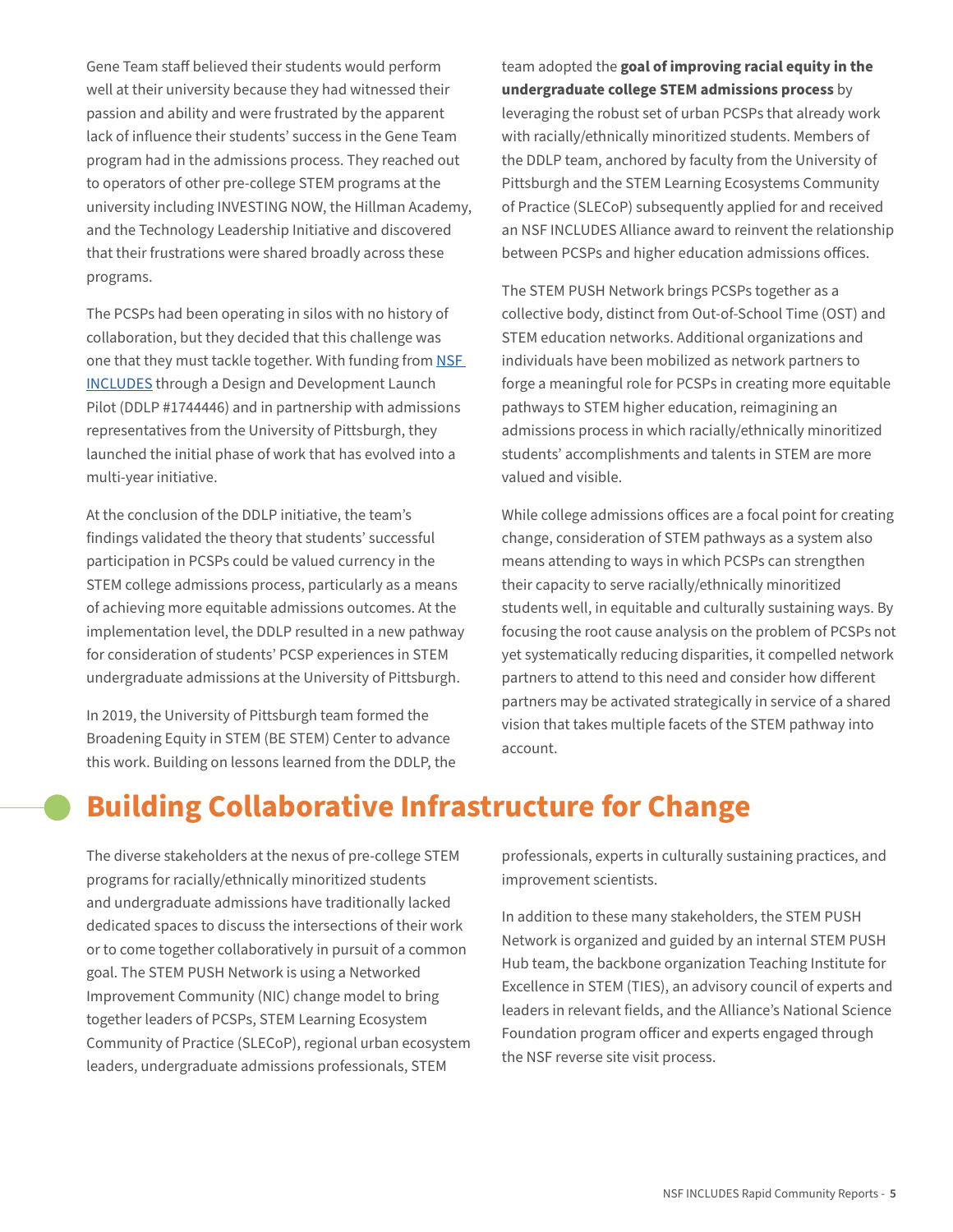<span id="page-5-0"></span>The STEM PUSH Network adopted the NIC model to organize collective impact across these diverse partners because it offers a disciplined and evidence-based approach to solving complex problems.**[LeMahieu \(2015\)](https://www.carnegiefoundation.org/blog/why-a-nic/)** identifies four defining features of NICs:

- **•** Focused on a well-specified aim
- **•** Guided by a deep understanding of the problem, the system that is producing it, and a theory of improvement relevant to it
- **•** Disciplined by the rigor of improvement science
- **•** Coordinated to accelerate the development, testing, and refinement of interventions and their effective integration into practice.

In the early stages of the development of a NIC, members engage in careful inquiry to understand the system that produces and sustains the problem they are trying to solve. They then develop a shared aim and build their theory of improvement so all members understand the path they

are on to reach their aim. These early NIC development approaches are techniques for building elements of collaborative infrastructure including shared vision and partnerships.

Improvement science offers a range of techniques and tools to understand the problem and the system that produces it, one of which is root cause analysis (WeTeachNYC, n.d.). In STEM PUSH, the Hub team convened a subset of network partners who had not previously worked together to engage in a collaborative root cause analysis process.

The root cause analysis process was conducted through eight virtual work group sessions over the course of 12 weeks and engaged 15 partners from multiple sectors and roles: four PCSPs, four representatives from urban ecosystems, three representatives from the national STEM ecosystems, and three college admissions professionals. The STEM PUSH Hub also participated which included university STEM faculty, PCSP leaders, improvement science and learning science experts, and an equity, inclusion, and justice scholar.

## **Reflection Questions and Process**

The root cause analysis was designed to help partners collectively develop a systemic understanding of the following problem: **PCSPs are not yet systematically reducing disparities and cultivating equity in STEM college-going and persistence among racially and ethnically minoritized students.** The problem statement was selected by the STEM PUSH Network Hub to incorporate the broad range of partner perspectives and help focus partner contributions toward the larger Alliance goals and objectives while leaving space to build partner buy-in.

### **Root Cause Analysis Process and Products**

Collaborative tasks conducted by the partners included reviewing research on disparities in STEM undergraduate enrollment, persistence, and attainment; reviewing research on racial bias in STEM K-12, admissions, and undergraduate STEM departments; sharing relevant data from participants' own organizations; and primary data collection via empathy interviews with PCSP students and alumni, K-12 schoolbased staff and admissions officers (Biag et al., 2018; The Learning Accelerator, n.d.). Participants reviewed these inputs in scaffolded reflective tasks and Hub-facilitated approaches such as a **["5 Whys" protocol](https://www.mindtools.com/pages/article/newTMC_5W.htm)** in order to drill down to root rather than surface causes.

The result of these activities was a fishbone diagram in which the root causes of the problem **(PCSPs are not yet systematically reducing disparities and cultivating equity in STEM college-going and persistence among racially and ethnically minoritized students)** were specified. The function of a fishbone diagram is to visualize and cluster root causes according to thematic categories within a system, such as "measures," "infrastructure," "people," etc.

The root causes related to the problem included conditions related to PCSP structures, staffing, and funding that limit their capacity to effectively serve racially and ethnically minoritized students. Other root causes had to do with drivers of college admissions such as institutional financial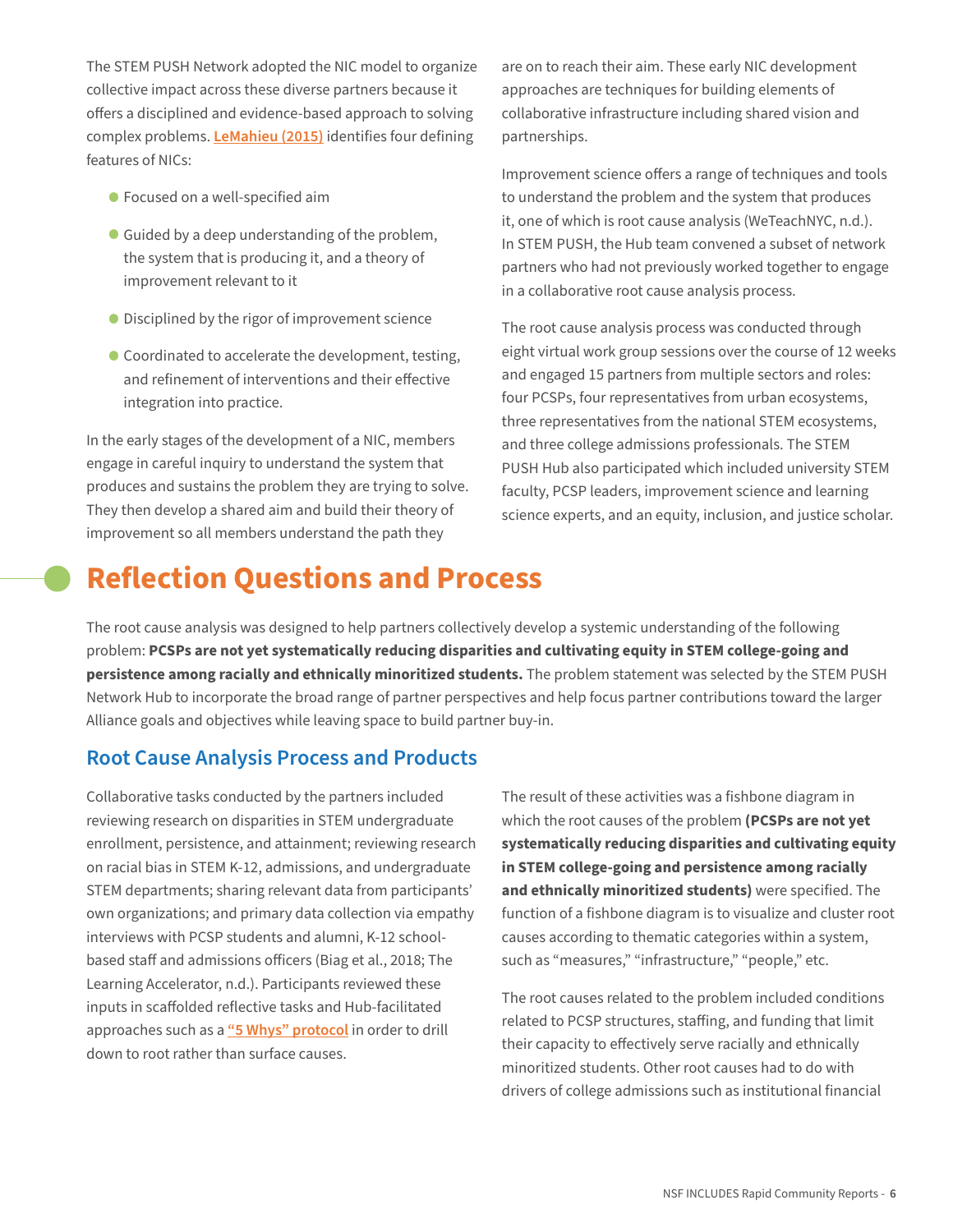#### Problem:

While many precollege STEM programs are successful in attracting and supporting racially/ethnically minoritized (REM) high school students, these programs have not been systematically leveraged to increase the number of REM students admitted to undergraduate STEM programs. Why?

#### **Measures**

- 1.1 Varying conceptions of "successful" STEM student
- 1.2 Valued measures not grounded in robust evidence
- 1.3 Different measurement needs and uses for PCSPs and admissions
- 1.4 Long-term PCSP impact not routinely tracked

## **People**

2.1 Lack of admissions capacity to consider PCSP value for college readiness

- 2.2 PCSP capacity limits scope and range of what they can attend to
- 2.3 Not knowing how to best leverage PCSP experiences in college-going process 2.4 PCSP turnover makes building and sustaining program competencies difficult
- 2.5 Limited PCSP staff training beyond STEM content

### **Methods**

3.1 Not all PCSPs use culturally-responsive practices systematically

- 3.2 PCSPs inconsistently leveraged for the college-going pathway
- 3.3 Program design often determined by external constraints
- 3.4 An explicit equity focus is not a given for all PCSPs
- 3.5 Inconsistent relationships with minoritized communities and families

#### **Infrastructure**

- 4.1 Lack of mechanisms to connect PCSPs and minoritized communities
- 4.2 Inconsistent levels of connection between regional STEM opportunities
- 4.3 PCSPs have never been organized as a collective body
- 4.4 No scaled communication structures between PCSPs and college admissions

### **Environment**

5.1 STEM does not create positive STEM identity or sense of belonging 5.2 College market drivers may work against equitable admission outcomes 5.3 Racist policies and practices reinforce inequity throughout STEM pathway 5.4 COVID-19 pandemic magnifies racial/ethnic inequalities in STEM pathways

### **Resources**

6.1 PCSPs funding often inadequate 6.2 PCSPS funding often unstable

- 
- 6.3 PCSPs not available to all minoritized students who would benefit

Figure 1. A fishbone diagram was used to visualize and cluster root causes according to thematic categories, including conditions related to structures, staffing, and funding that limit capacity to effectively serve racially/ethnically minoritized students.

goals and racist assumptions and practices embedded within STEM fields which are reified in undergraduate STEM departments. Still other root causes had to do with the chasm that exists between the PCSP and higher education

admissions offices due to lack of shared language, goals, or mechanisms for communicating about students.

The first cohort of STEM PUSH PCSPs engaged with the draft fishbone diagram through facilitated activities that elicited their thinking about causes of the *The fishbone diagram, in combination with the results of the research review, data collection, and student interviews, seeded the development of a shared network* 

example, "lack of ways to connect PCSPs and minoritized communities" was identified as a root cause. PCSPs individually are unlikely to be able to address this challenge alone, but partnerships with STEM ecosystems and other

> community intermediary organizations could create effective infrastructure for sustained connections.

The fishbone diagram, in combination with the results of the research review, data collection, and student interviews, seeded the development of a shared network aim and theory of improvement, which identifies

problem and critique of the existing draft. The Hub team iterated on the feedback from PCSPs to produce a revised diagram. Finally, we asked each partner to identify which root causes they felt agency to address.

The exercise identified areas where partnership would be necessary across sectors, organizations, and programs. For the levers the STEM PUSH Network can target to address the root causes identified through the analysis. Since a range of partners were engaged in developing the shared understanding of the system producing our problem – the intention of our collective approach to work on the problem – partners felt more ownership and were more able to communicate the purpose and strategy of the Network to their respective stakeholders.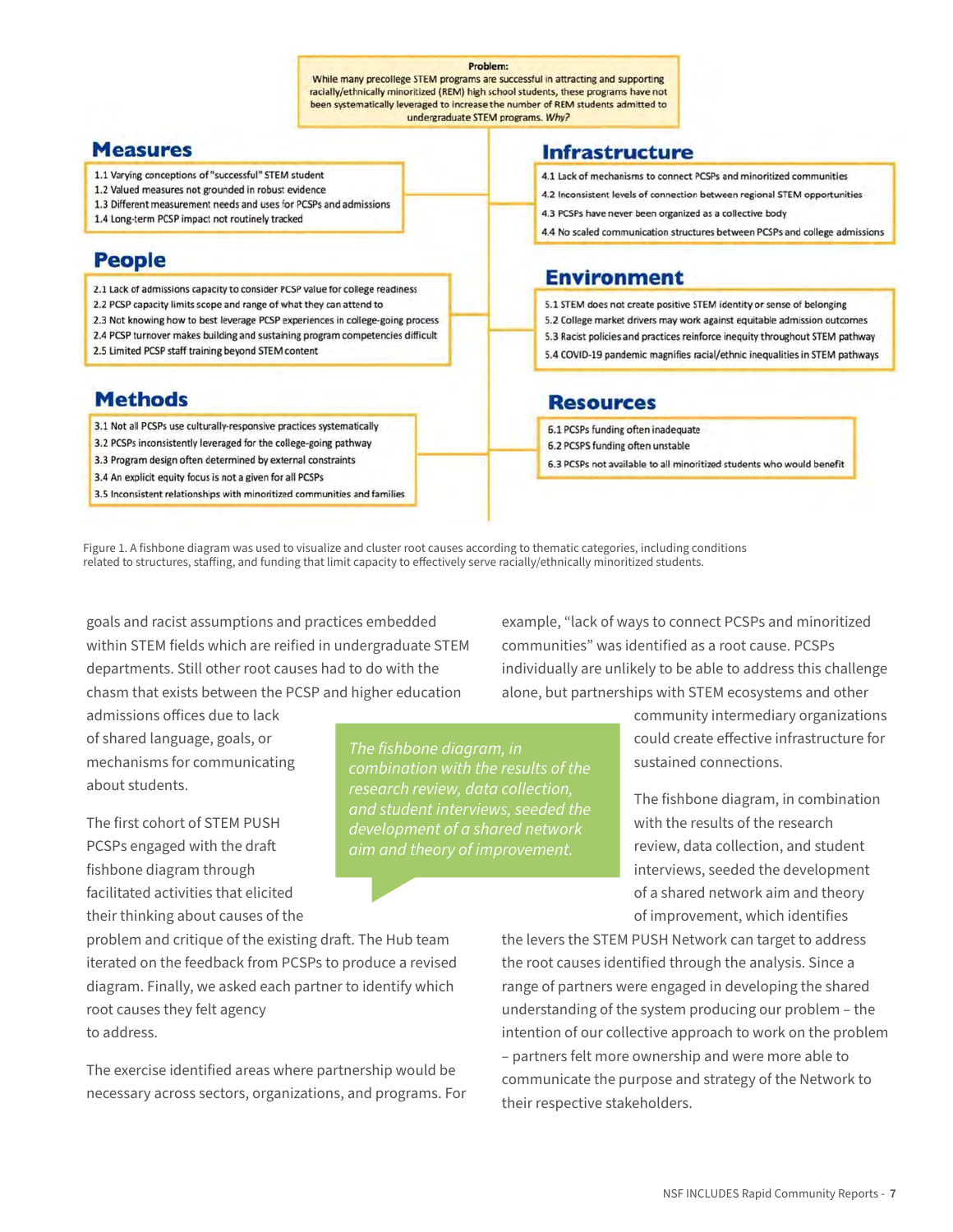# <span id="page-7-0"></span>**Gathering Feedback on the Root Cause Analysis Process**

The STEM PUSH Network seeks to keep the voices and perspectives of students from groups who are racially and ethnically minoritized in STEM at the center of our work, and a core tenet of the NIC model is to remain "user-centered and problem focused." We know that as we build shared vision and partnership for collective impact, centering equity is crucial for the ultimate success of the work. Thus, throughout our root cause analysis work, we layered in evaluation, data collection, and critical friend feedback to help us reflect on the following question: **How did we include and elevate diverse voices and perspectives to understand the system producing our problem?**

To support the STEM PUSH Hub's continuous improvement, the root cause analysis process was studied using both an internal evaluation conducted by the Hub and an external evaluation led by Dr. Ayesha Boyce and her team at the University of North Carolina-Greensboro. Dr. Boyce utilizes a "Values-Engaged Educative Evaluation" model which intentionally supports explicit attention to issues of diversity, equity, and responsiveness to the culture and context of the program under study.

### **Internal Evaluation**

The internal evaluation was organized to provide the Hub team with feedback about how well the root cause analysis content and process design was supporting the intended engagement, insight, and learning. Internal evaluation data were available during the implementation of the 12-week process, and the STEM PUSH Hub team reflected on these data during weekly design and development meetings, using the insights to make real-time adjustments to the overall design of the process as well as specific adjustments to the format of the work and the conduct of the sessions. The data included, for example, periodic participant surveys about

### **External Evaluation**

The external evaluation was conducted a few months after the completion of the root cause analysis using a Values-Engaged Evaluation framework. The evaluation team conducted eight 25–50-minute interviews with a representative sample of the participants to understand The internal evaluation included review of partner tasks in the root cause analysis process, notes from work sessions, and surveys of participants in the root cause analysis at three different points in time that asked about their understanding of the problem, the session design and implementation, and the value of the work. The external evaluation included observation of root cause analysis sessions and interviews with eight of the participants from each of the three role groups (PCSPs, ecosystems, admissions) represented.

In addition to the internal and external evaluations, external feedback and thought partnership were provided by the STEM PUSH advisory council and the NSF reverse site visit team. The STEM PUSH Network advisory council reviewed and provided feedback on the draft fishbone diagram. Finally, during our March 2021 NSF reverse site visit, the review panel, which included experts in justice-oriented STEM teaching and learning, provided feedback on the root cause analysis process. Each of these evaluations and reviews resulted in written reports or products that the STEM PUSH Hub team reflected upon during routine bi-weekly meetings as the artifacts became available.

the format, structure, facilitation, and content of the root cause analysis meetings and tasks.

At the conclusion of the root cause analysis, a comprehensive internal evaluation report was produced and the STEM PUSH Hub team held a debrief session to codify the lessons learned. The lessons included insights such as the importance of relationship-building work with the participants, the challenge of doing so in fully virtual formats, identifying the groupings that most supported expansive thinking about root causes and improving productivity by limiting session length to no more than an hour, among many others.

their experiences and perspectives of the process. The report from the evaluation team that analyzed these interviews helped the STEM PUSH Hub team recognize that additional perspectives were essential to ensuring the identified root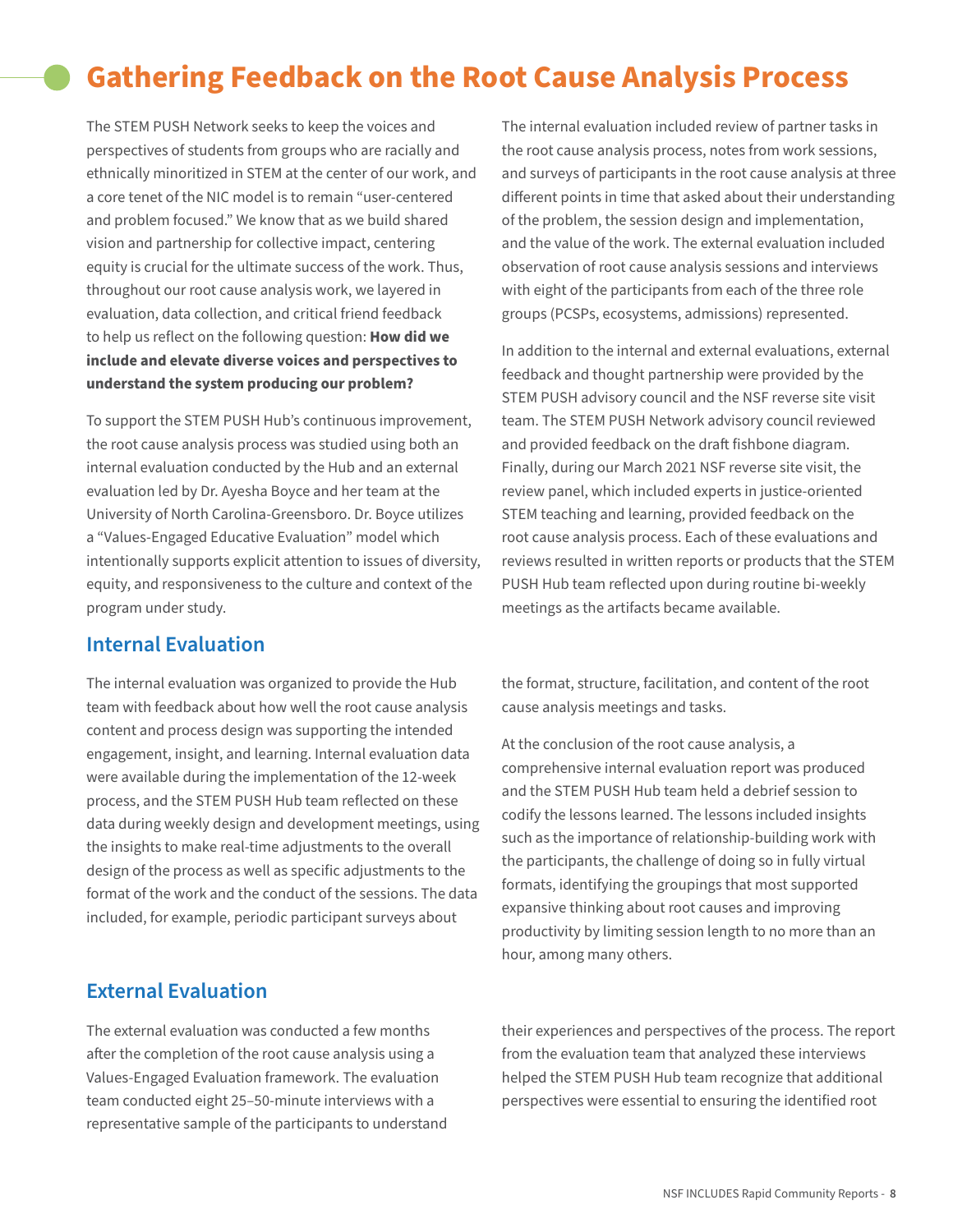<span id="page-8-0"></span>causes would reflect the breadth of the overall system in which the problem exists.

To engage these additional perspectives, the fishbone diagram was shared with all ecosystem leaders and PCSP leaders in the network as well as with the STEM PUSH advisory council. Feedback from these partners prompted the Hub to include racism as a primary root cause ("Racist policies and practices that reinforce inequity throughout STEM pathway"), with attendant secondary causes of

disparities in PK-12 public education STEM (quality of instruction, college counseling, support for college-going requirements); bias in college admission exams, processes, and financing; and cultural bias across STEM disciplines and K-20/workforce. Including this in the diagram ensured the Network would foreground a racial equity lens on the work and avoid perpetuating deficit orientations towards students and communities.

### **Reverse Site Visit Feedback**

Finally, the review at the NSF reverse site visit offered critical feedback to strengthen the work of the STEM PUSH Network. The feedback pressed the STEM PUSH Hub to advance from inclusion of youth voice through empathy interviews and research on barriers for racially/ethnically minoritized students in STEM to creating structures for meaningful student agency and partnership within the Network. These insights were discussed and an action plan drafted during a STEM PUSH Hub debrief of the reverse site visit.

## **Constructive Criticism**

### **Positive aspects of the root cause analysis process**

Overall, the root cause analysis process STEM PUSH implemented was effective in building shared understanding of the problem and seeding new, cross-organizational relationships among STEM ecosystems, admissions, and PCSPs. The internal and external evaluations consistently

the process included approaches that helped bridge the

(for example, ensuring each breakout group for a task had an admissions professional, a PCSP leader, and a STEM

found the process was structured and implemented in ways that exposed participants to new or different parts of the system that are producing the problem, established safe and productive collaborative norms, and built new relationships among participants.

The evaluations also noted that

ecosystem leader).

*The root cause analysis process STEM PUSH implemented was effective in building shared understanding of the problem and seeding new, cross-organizational relationships.*

The most important positive finding was that participants reported that the process changed their understanding of the system that is creating and sustaining the problem. For example, four partners responded to an open-ended question on one of the internal evaluation surveys:

> *"It [the root cause analysis] highlighted where my program and institution has agency to make change vs where myself, as a leader and community member need to promote and support change."*

*"I learned more about the areas outside of my own concern [and] the roles they play in trying to understand and address* 

*their elements of the problem."*

challenge of doing such work virtually rather than in person. The approaches included the use of the Mural collaborative whiteboard platform before the COVID-19 pandemic made these tools commonplace. The process prioritized relationship building with icebreaker activities and intentional groupings to strategically connect participants *"Participation highlighted the rift in communication and shared understanding between the OST [out-of-school-time] space and higher ed."*

*"I underestimated the amount of fragmentation in the system and how siloed PCSPs are from the rest of the university enterprise."*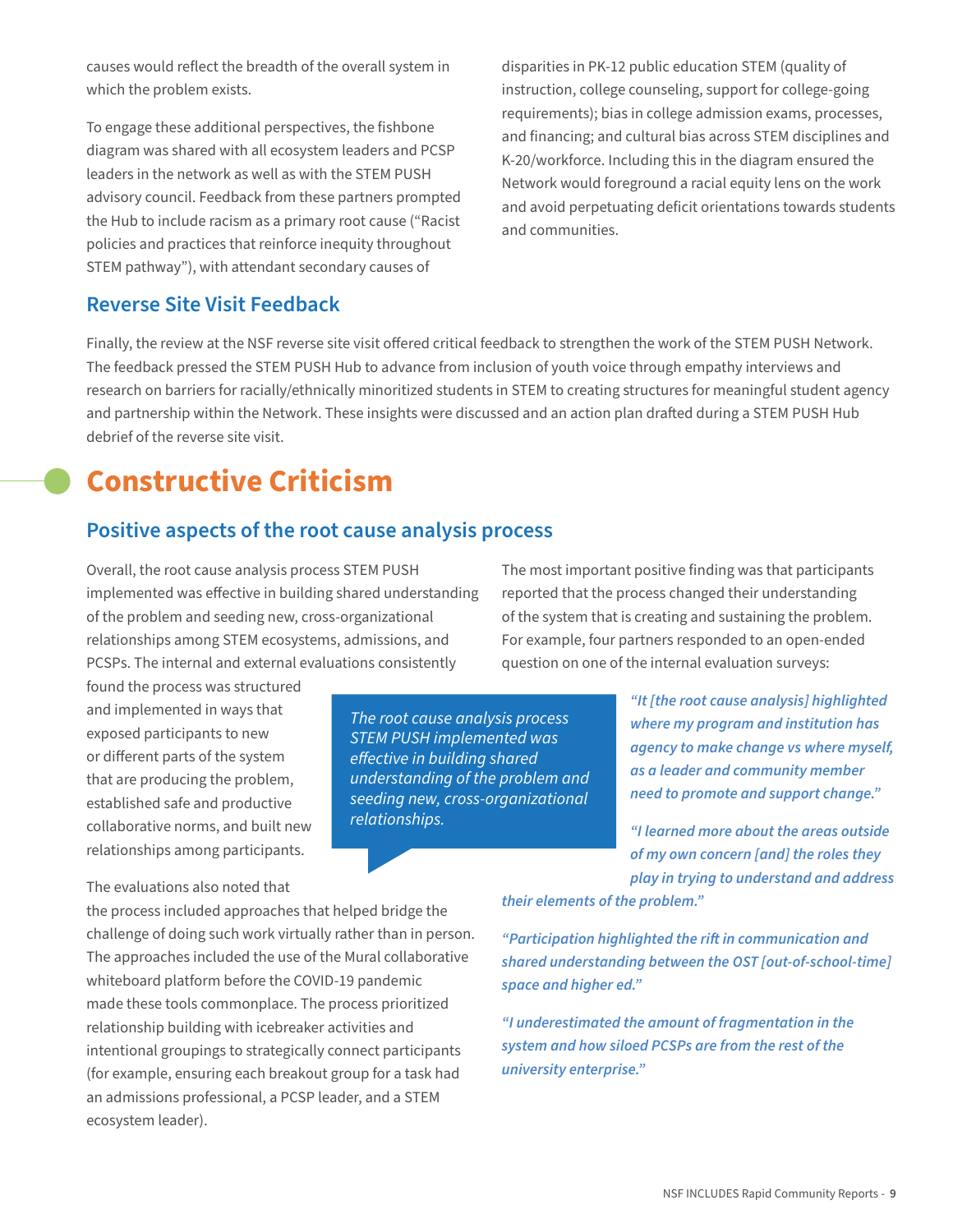## **What could be improved about the root cause analysis process?**

The Hub team also gained insight into strengthening the process to better position the Network to achieve its aim. Two specific process improvements were identified: injection of external review at earlier stages of the work and inclusion of those intended to benefit from the work as co-designers in the work.

**• The critical friend feedback that was most central to keeping equity at the center came from individuals who are more distant from the day-today work but who are knowledgeable about the focus and intent of the network and this feedback came well after the conclusion of the process.** Specifically, the STEM PUSH advisory council and the NSF reverse site visit panel brought perspectives not influenced by the conceptual conversations from prior meetings. Their feedback was more reliant on the messages communicated exclusively through the fishbone artifact and would have been beneficial to have obtained at earlier stages of the development.

As implemented, the advisory council was engaged several months after the analysis was complete and the reverse site visit was nearly 10 months later.**In retrospect we would have identified two key review moments; one as the process was being designed but not yet implemented, and another at the conclusion of the process for immediate reaction and feedback.** The power of these knowledgeable but less-involved thought partners during earlier stages could have identified areas for improvement and accelerated the work.

**• The reverse site visit panel pressed the STEM PUSH hub team to consider more powerful and equitable ways to engage those the network intends to benefit, namely, racially/ethnically minoritized high school and undergraduate students.** Although the root cause analysis process intentionally sought student voice and experience through empathy interviewing, students did not participate directly in the analysis or in the subsequent development of the theory of improvement. The Hub team and advisory groups include individuals of varied racial and ethnic backgrounds, but not PCSP students and only one PCSP alumni.

Challenges to meaningfully incorporating youth into the project include creating equitable engagement practices and compensation, establishing appropriate IRB protocols for working with youth, navigating alignment issues between Hub team work days and student availability, and ensuring that student contributions are not tokenized. As a result of the feedback and reflection, the STEM PUSH Network is working with PCSP partners to build approaches to center student voice and agency. Approaches under consideration include:

- **◦ A PCSP alumni co-design team** that will organize a diverse set of racially/ethnically minoritized undergraduate students who have participated in PCSPs to act as thought partners within the Network. It is anticipated that the PCSP alumni will opt into various strands of STEM PUSH work and collaborate with Hub members in designing, reflecting, deciding, adapting, and revising strategic plans, programming, and processes. The individuals would serve specified terms of service and be compensated for their time.
- **◦ A year-long paid fellowship** could provide mutually beneficial experiences for several undergraduate students who are PCSP alumni and for the STEM PUSH Network. With additional funding, fellowships would be constructed to align with specific strands of work within the Network and occur in the summer and other times when students would be available for intensive work. Students would have the opportunity to meaningfully contribute to network design, implementation, and/or reflection sessions and have co-authorship of resulting products.
- **◦ A PCSP high school student advisory council** organized and implemented across all the participating STEM ecosystems. Each ecosystem would be allotted several "student seats" on the STEM PUSH Network student advisory council and the ecosystems would convene these students on a regular basis to weigh in on STEM PUSH topics. Participants would be compensated for their contribution monetarily or with other valued resources.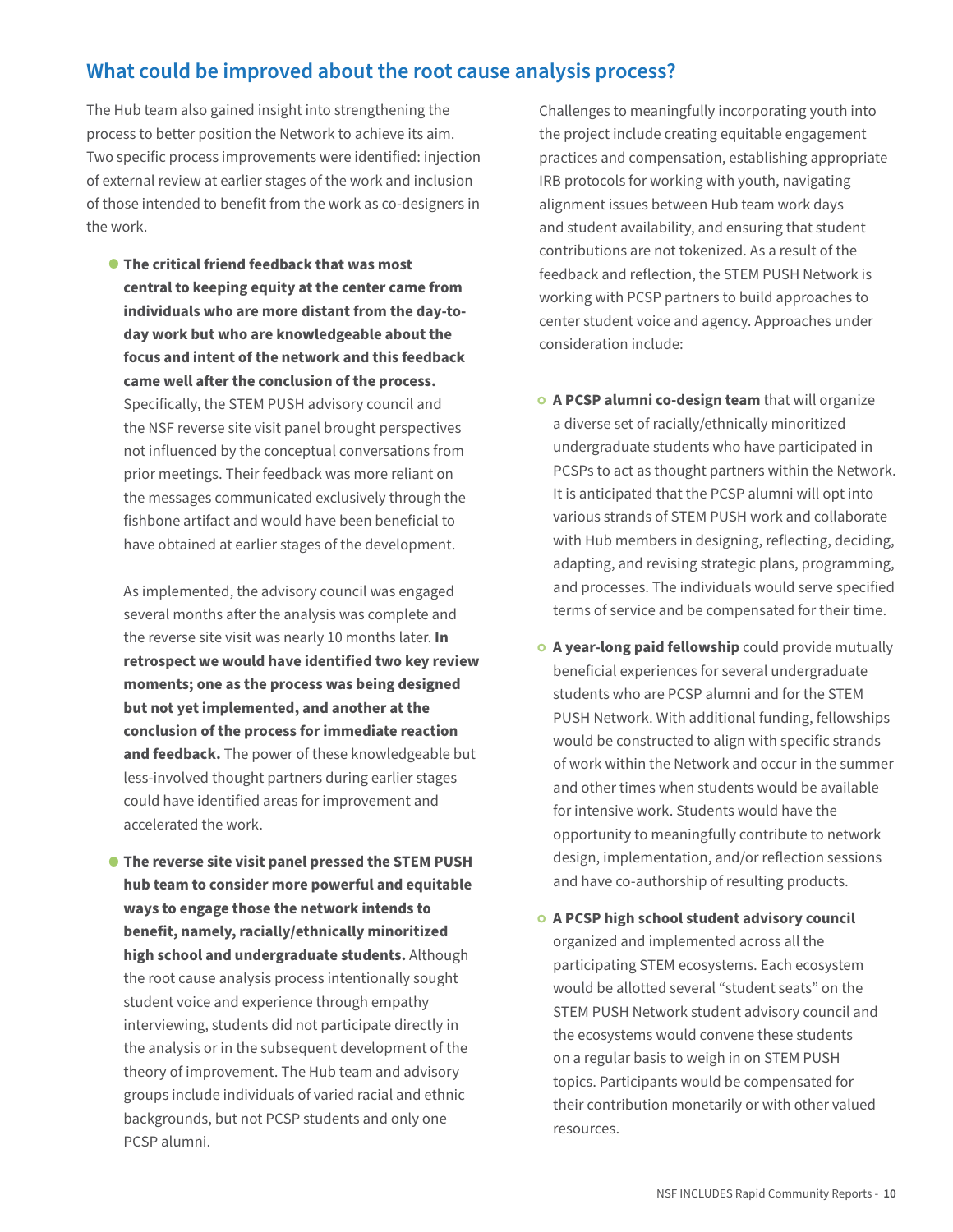<span id="page-10-0"></span>Had the team adopted these approaches during the design phase of the root cause analysis process, we could have had student perspectives built into the entire process and their voices would have significantly contributed to our

descriptions of what matters in the system causing our problem and to identifying high leverage drivers on which to focus our joint work.

## **Implications and Insights: Next Steps**

Although root cause analysis and the subsequent theory of improvement are explicit parts of NIC development, they are not exclusive to the NIC collective impact approach. These processes are powerful mechanisms for building shared vision and partnership across diverse stakeholders who typically do not work collaboratively and can be beneficial within other collective impact approaches.

We learned, however, that these processes can be made more effective and equitable by having knowledgeable external critical friends review the planned design and weigh in immediately on products so that their insights can be incorporated as the work unfolds.

We have begun to explore strategies that go beyond empathizing with students and involve students directly, with the intention of creating space for shared decisionmaking within foundational exercises like the root cause analysis. Including the expertise and lived experience of the intended beneficiaries of our work as co-designers and thought partners on key aspects of the work, from conceptualization to implementation to evaluation, will center the experiences, needs, and values of the students we seek to serve. Leveraging their expertise and experience not just as data points or stories, but as equal drivers of the way our problems and solutions are framed, explored, addressed, and evaluated will make our work stronger and more effective.

The root cause analysis process led to key strategic shifts in our planned work. For example, the participation of admissions representatives in the analysis highlighted the need for admissions expertise within our design and planning work. As a result, we hired an admissions expert as an external consultant to help co-lead the development of the STEM PUSH admissions strategy and created an

admissions advisory council. The council is made up of highlevel admissions professionals from 11 universities who help align the STEM PUSH work with admissions realities and emergent initiatives.

More broadly, the root cause analysis provided the foundation for the development of the STEM PUSH Network's **theory of improvement** which drives and coheres its work across partners. The theory of improvement focuses on levers that can affect a subset of the identified root causes.

PCSPs are now engaged in small, iterative, small tests of change which target levers within their respective spheres of influence and agency to make improvements. For example, in the summer of 2021 PCSPs began testing a routine in which their staff engage with a podcast about racism within STEM and then discussion their own racial identities and positionality. This routine is intended to strengthen the staff members' capacity to provide culturally sustaining STEM instruction.

In addition to PCSPs testing changes, admissions professionals and STEM ecosystem leaders are designing strategic actions that address other levers in the theory of improvement. For example, ecosystem leaders began outreach to build relationships with local higher education institutions, addressing one of the conditions identified in the root cause analysis, lack of connections between PCSPs and admissions offices.

As the work progresses, the team will revisit and update the fishbone diagram and theory of improvement to reflect continuous learning about root causes and shape future actions.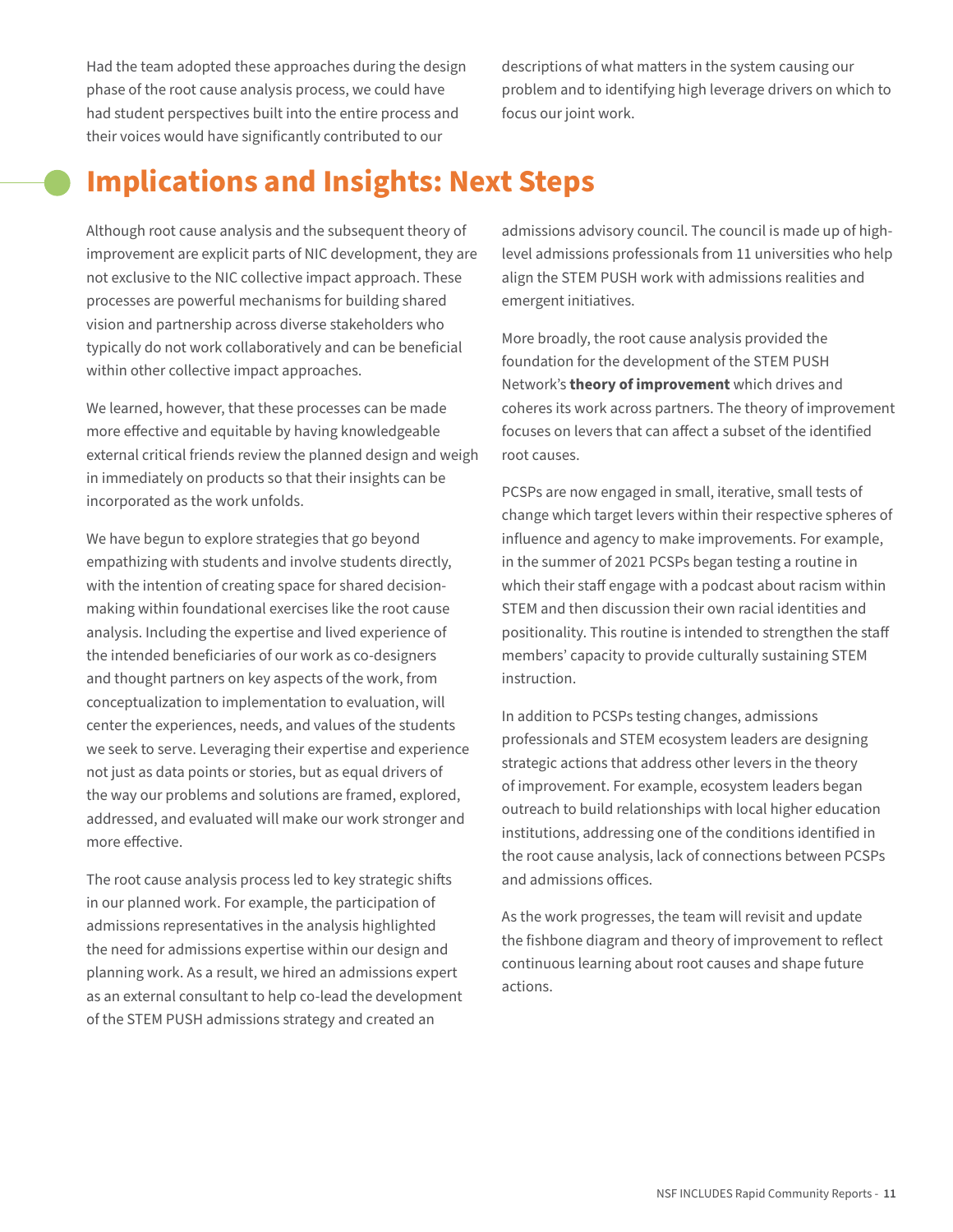## <span id="page-11-0"></span>**References**

- Biag, M., Caillier, S., Dawkins-Jackson, P., & Sharrock, D. (2018).*Understanding the user experience: Empathy tools & technique*s [Slides]. Carnegie Foundation for the Advancement of Teaching. [http://summit.carnegiefoundation.org/session\\_materials/C2.%20Understanding%20the%20User%20](http://summit.carnegiefoundation.org/session_materials/C2. Understanding the User Experience - Empathy Tools and Techniques/C2_MBiag_UnderstandingUser_2018-03-30.pdf) [Experience%20-%20Empathy%20Tools%20and%20Techniques/C2\\_MBiag\\_UnderstandingUser\\_2018-03-30.pdf](http://summit.carnegiefoundation.org/session_materials/C2. Understanding the User Experience - Empathy Tools and Techniques/C2_MBiag_UnderstandingUser_2018-03-30.pdf)
- Bryk, A., Gomez L. M., Grunow, A. & LeMahieu, P. (2015).*Learning to improve: How America's schools can get better at getting better.* Harvard Education Press.
- Chatterji, R., Campbell, N., & Quirk A. (2021, June 30).*Closing advanced coursework equity gaps for all students.* The Center for American Progress. <https://www.americanprogress.org/article/closing-advanced-coursework-equity-gaps-students/>
- Geiser, S. (2015).*The growing correlation between race and SAT scores: New findings from California.* UC Berkeley: Center for Studies in Higher Education. <https://escholarship.org/uc/item/9gs5v3pv>
- LeMahieu, P. (2015, August 18).*Why a NIC?* Carnegie Commons Blog. <https://www.carnegiefoundation.org/blog/why-a-nic/>
- Russell, J., Bryk, A., Dolle, J., Gomez, L., LeMahieu, P., & Grunow, A. (2017). A framework for the initiation of networked improvement communities.*Teachers College Record,* 119 (5), 1-36.
- The Learning Accelerator. (n.d.).*Stanford d.School empathy interview guide.* <https://practices.learningaccelerator.org/artifacts/stanford-d-school-empathy-interview-guide>
- WeTeachNYC. (n.d.).*NYCDOE improvement science handbook.* <https://www.weteachnyc.org/resources/resource/nycdoe-improvement-science-handbook/>

## **Resources**

- Calabrese Barton, A. & Tan, E. (2020). Beyond equity as inclusion: A framework of "rightful presence" for guiding justiceoriented studies in teaching and learning.*Educational Researcher,* 49 (6), 433-440. [https://doi.org/10.3102/0013189X20927363](https://doi.org/10.3102/0013189X20927363 )
- Community Design Partners. (n.d.).*Student-powered improvement framework.* <https://www.studentpoweredimprovement.com/>
- Mind Tools. (n.d.). 5 whys: *Getting to the root of a problem quickly.* [https://www.mindtools.com/pages/article/newTMC\\_5W.htm](https://www.mindtools.com/pages/article/newTMC_5W.htm)
- Mind Tools. (n.d.).*Root cause analysis: Tracing a problem to its origins.* [https://www.mindtools.com/pages/article/newTMC\\_80.htm](https://www.mindtools.com/pages/article/newTMC_80.htm)

National Implementation Research Network. (n.d.).*Stakeholder engagement guidance.* <https://nirn.fpg.unc.edu/sites/nirn.fpg.unc.edu/files/resources/Stakeholder%20Engagement%20Guidance.pdf>